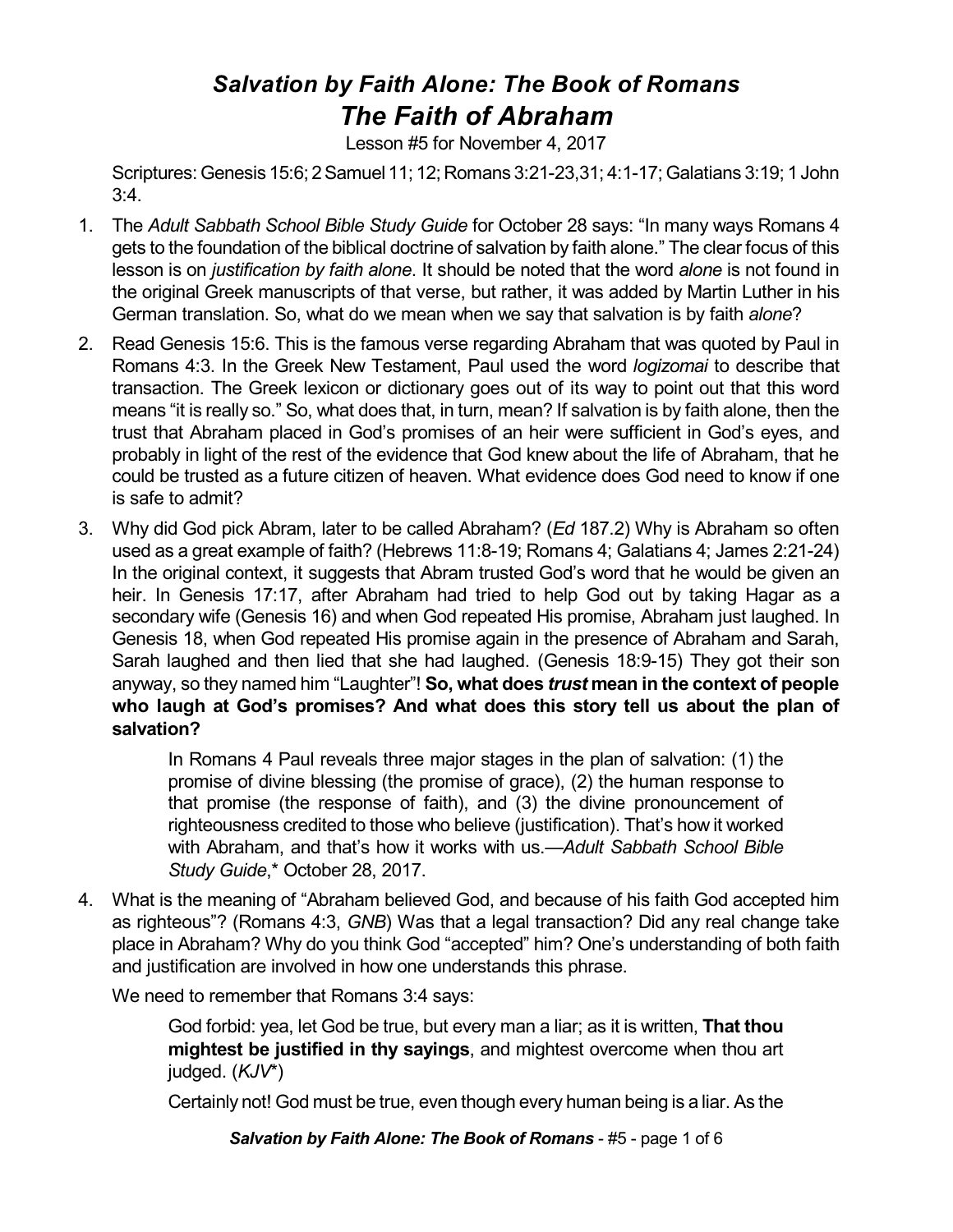scripture says, "You must be shown to be right when you speak; you must win your case when you are being tried." (*GNB*\*) [Bold type is added.]

- 5. In what sense does God need to be justified? He certainly does not need forgiveness from His sins! This is the same word in Greek that is used for our word *justification*. It means to be "set right" or "put right." Does this help us to understand the real meaning of *justification*?
- 6. The Greek word translated *justify* is *dikaioô*. But, scholars have done an interesting thing when translating that word. *Dikaios* is translated as *righteous*. *Adikos,* the negative form is translated *unrighteous*. *Dikaiosunç*is translated*righteousness*.But, whenscholars translatetheverbform of this word, they say, "*Justify*." Why is that? We need a word, *right-ify*. But, in the history of Christianity, the gospel moved west; Rome became the headquarters of the Christian church. So, they eventually wanted the Bible to be in Latin. Jerome spent years translating the Bible into Latin; that version has come to be known as the *Vulgate*. In Latin the word for *right* is *iustidia* from which we get *justify*. In the verb form, it means to be "put right," "set right," or "made right." But the meaning of *justice* in English has dramatically changed over the years. It now has to do with the court system, the police, and legal correctness. We need to go back to the original meaning of the word. Do we ever misrepresent God as we talk about Him?
- 7. What does it mean to be "accounted righteous" or "accepted as righteous"?Abraham was later called God's friend. (2 Chronicles 20:7; Isaiah 41:8; James 2:23) So, why was he called God's friend? Was it not because he chose to do what God asked him to do? What are the requirements for friendship? Don't friends talk together and agree on things? Speaking to Isaac after Abraham's death, God said: "I will bless you, because Abraham obeyed me and kept all my laws and commands." (Genesis 26:5, *GNB*\*) That was long before the law from Sinai!
- 8. To be justified is not some legal or accounting process. It means that God, despite knowing all about our past in detail, sees that we really want to be His friends, and He treats us like friends. We may not be able to do all the things that we should. Abraham lied about his wife, twice that we know of. (Genesis 12:10-20; 20:1-18) He took Hagar as a secondary wife in order to get a son. (Genesis 16:1-16) But, Abraham trusted God and was even willing to offer his son Isaac on an altar when God asked him to do that. (Genesis 22) Under those circumstances, God considered Abraham His friend. *Faith* is just a word we use to describe a relationship with God as with a good friend. Abraham was a prime example; and so, God called him a friend.
- 9. Human beings who take God seriously are very concerned about how they will be saved. Martin Luther, a lawyer, was preoccupied with it. This brings us to a question which has been raised many times on this subject: Does God declare that we are savable because we are? Or, are we savable because God declares it? How does the divine pronouncement actually affect us? Does it matter how sinful we were before God made such a pronouncement?
- 10. In our previous lesson discussing Romans 3:1-4,25-26, we saw how God took His case into court–the court of the universe–and won because all the evidence was on His side. Through His "blood"–which is a code word for His sacrificial death–Jesus demonstrated the trustworthiness of God's words despite the fact that He had apparently overlooked men's and women's former sins. Notice carefully that Paul repeated this declaration three times! Finally, after this triple pronouncement he said, Oh, yes, and God will put us right if we have faith in Him. Doesn't this suggest that God's righteousness is more important than our justification?
- 11. In this context, it might be easy for people to jump to the conclusion that obedience to the law is no longer required. Has God, in fact, taken care of everything? Paul came back with one of his most emphatic statements in all of Scripture: "Does this mean that by this faith we do away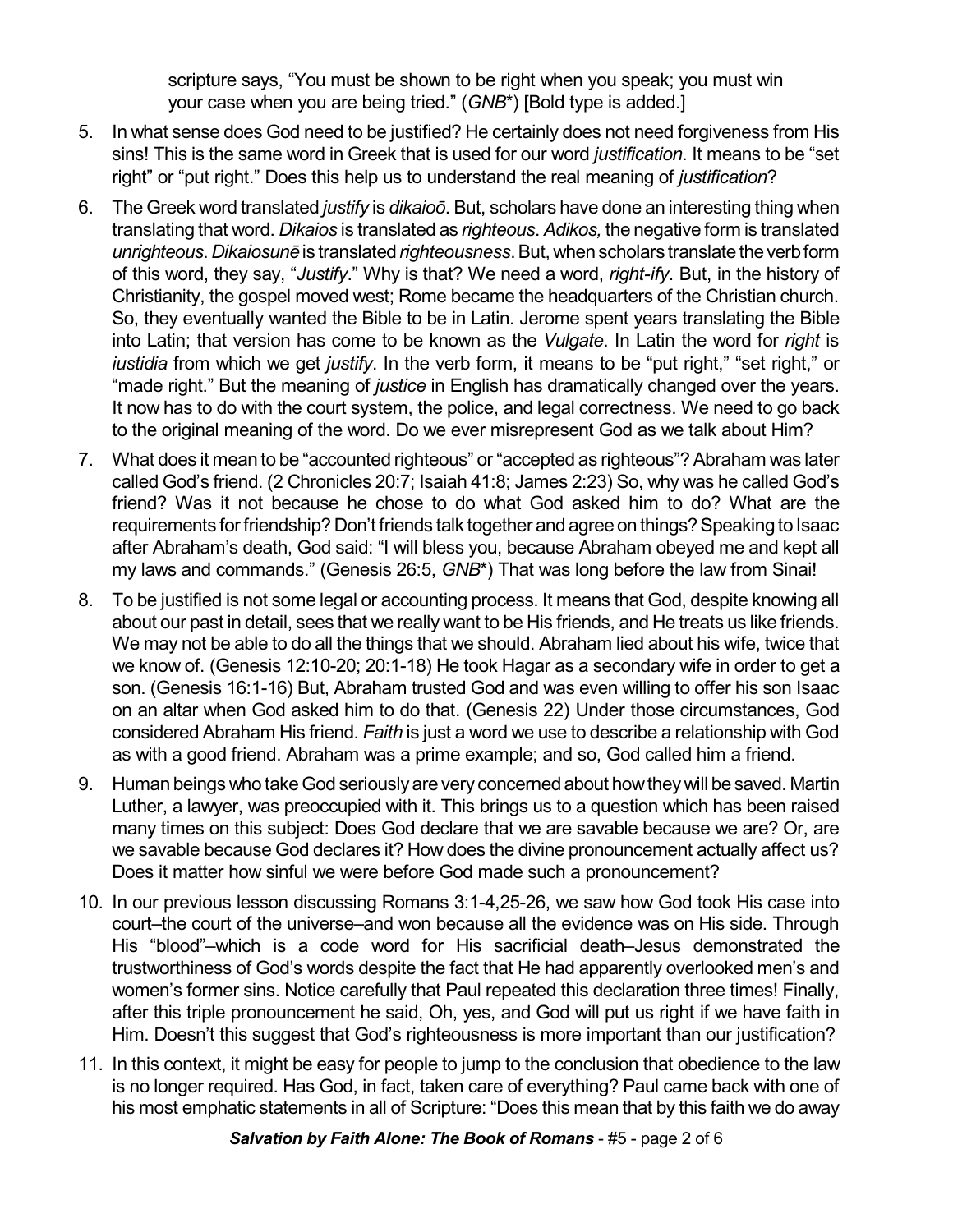with the Law? No, not at all; instead, we uphold the Law." (Romans 3:31, *GNB*\*)

- 12. When these words were written, Paul was fully aware that a short time earlier he had written Galatians 3:19,24 regarding the purpose of the law. There, Paul indicated that it is to protect us and guide us until we grow up enough and become mature enough so that we know that the right thing to do is to go to Christ.
- 13. But, returning to the example of Abraham, we notice some very interesting facts: 1) This famous promise was made to Abram before the law–as we know it–was given at Sinai. (Exodus 20:3-17) Furthermore, 2) Abraham was descended from a group of pagan idol worshipers! (Joshua 24:2) And 3) Abraham had not yet been circumcised. (Genesis 17:10-14,23-27)
- 14. David is cited as another example of righteousness by faith. We know a great deal about the life of David. At one time, he had idols in his home. (1 Samuel 19:9-16) He committed adultery and arranged for the murder of Bathsheba's husband, Uriah. (2 Samuel 11) He was determined to number the children of Israel to see how big an army he could build even though his general advised against it. (2Samuel 24; 1 Chronicles 21) But, one outstanding thing we do knowabout David is that when his sins were pointed out, he immediately confessed them, forsook them, and returned to his faith in God. Paul went on to say that happiness came to David because of his trust in God. (Romans 4:6-8)
- 15. It is very easy to allow religion to become focused on our own behavior. One of the important things to understand about righteousness by faith is that it should focus us away from ourselves and to God. If we do that, we will inevitably be changed by what we see. (*Great Controversy* 555.1)

The sinner must come in faith to Christ, take hold of his merits, lay his sins upon the sin-bearer, and receive his pardon. It was for this cause that Christ came into the world. Thus the righteousness of Christ is imputed to the repenting, believing sinner. He becomes a member of the royal family, a child of the heavenly King, an heir of God, and joint heir with Christ.—Ellen G. White, *Review and Herald*,\* April 5, 1898, par. 11*;* compare *Selected Messages*,\* book 1, 215.1.

- 16. If *faith* is just a word we use to describe a relationship with Jesus Christ, how does one "come in faith to Christ"? Howdoes one "take hold of His merits"? What are Christ's merits? Howdoes one "lay his sins upon the Sin Bearer"? These are metaphors that we use all the time; however, do we actually understand what they mean?
- 17. Think for a moment what *salvation* means. First of all, remember that the Greek word itself means "healing" or "saving." When God saves us and takes us to heaven, He is saying that we can be trusted to live a life without rebellion, without sin, and without selfishness for the rest of eternity! How could any of us ever in our short lives on this earth demonstrate that level of trustworthiness? Many Christian theologians have looked at this dilemma and suggested that the solution is a legal transaction. The perfect record of Christ's life on this earth is copied and credited to our account. Thus, it looks like we have lived such a life! If God does that, is He deceiving Himself? Is He trying to deceive the onlooking universe?

A legal religion can never lead souls to Christ; for it is a loveless, Christless religion. Fasting or prayer that is actuated by a self-justifying spirit is an abomination in the sight of God. The solemn assembly for worship, the round of religious ceremonies, the external humiliation, the imposing sacrifice, proclaim that the doer of these things regards himself as righteous, and as entitled to heaven; but it is all a deception. Our own works can never purchase salvation.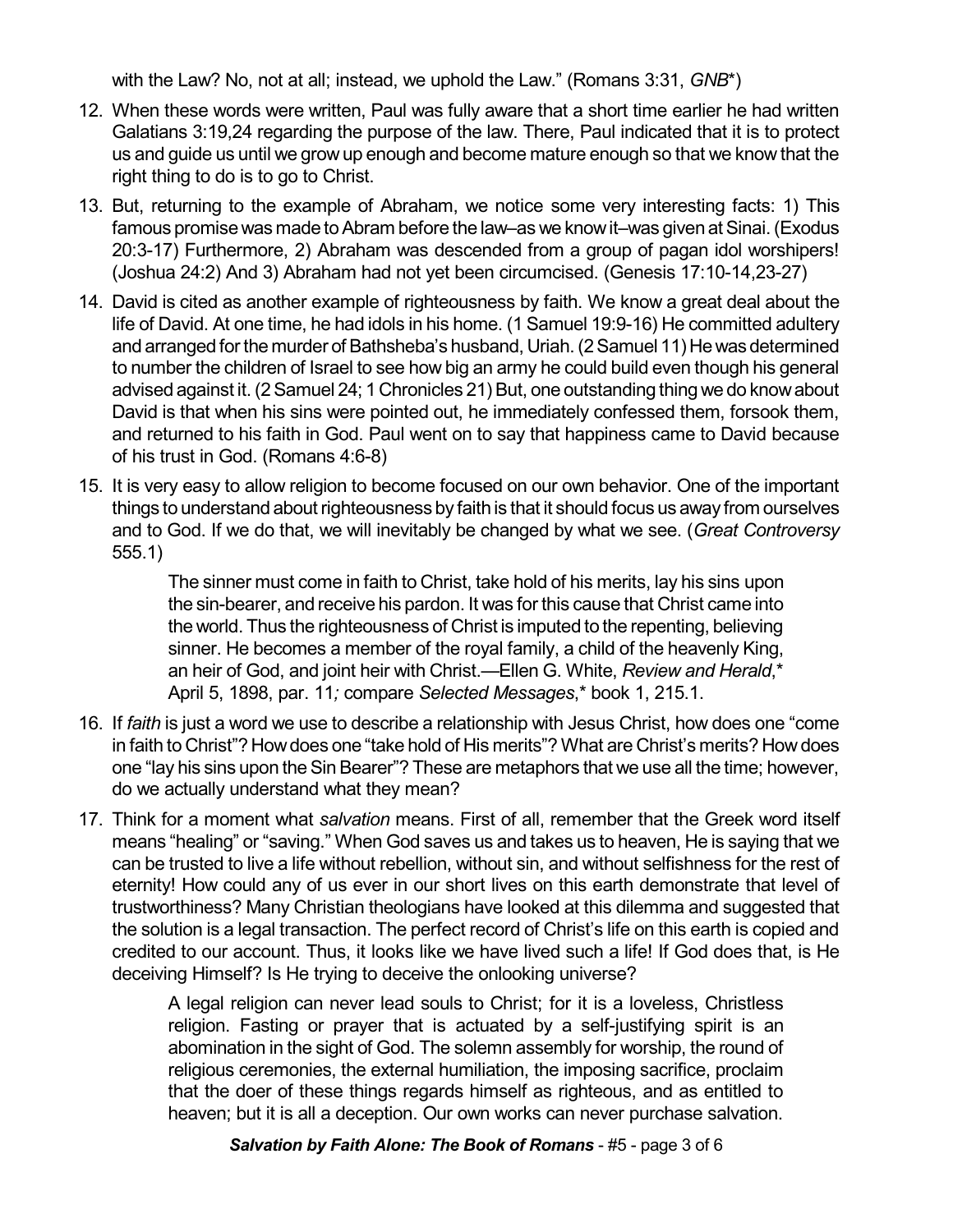—Ellen G. White, *Desire of Ages*\* 280.2.

A legal religion has been thought quite the correct religion for this time. But it is a mistake. The rebuke of Christ to the Pharisees is applicable to those who have lost from the heart their first love. A cold, legal religion can never lead souls to Christ; for it is a loveless, Christless religion. When fastings and prayers are practiced in a self-justifying spirit, they are abominable to God. The solemn assembly for worship, the round of religious ceremonies, the external humiliation, the imposed sacrifice–all proclaim to the world the testimony that the doer of these things considers himself righteous. These things call attention to the observer of rigorous duties, saying, This man is entitled to heaven. But it is all a deception.—Ellen G. White, *Review and Herald*,\* March 20, 1894, par. 9*; Selected Messages*,\* book 1, 388.1; *5SDABC*\* 1098.5.

- 18. For many of our Christian friends, the solution to this problem is to do away with the law! If we could eliminate the law, then we would not have to worry about meeting its requirements! If we do away with the law, have we done away with sin? (1John 3:4) Then it would not have been necessary for Christ to die. So, one wonders, if God can actually do this, why didn't He do it immediately after Adam and Eve sinned? Or, even better, when Lucifer first rebelled in heaven?
- 19. Read Romans 4:13. This verse clearly points out that Abraham was not saved by keeping the law. Did Paul overlook Genesis 26:5 (*GNB*) where it says: "Abraham obeyed me and kept all my laws and commands"?
- 20. Read Romans 4:14-17. Let us try to take apart verse 14 and understand it. It seems to say that if those who try to keep the law are heirs of salvation, then faith is made void and the promise is useless. Why is that? Was Paul assuming that–as we have learned by hard experience–no human being could keep the law, and therefore, none would ever be saved? Compare two other translations of this verse (Romans 4:14):

For if the heirs are produced by legalism, then trust is pointless and the promise worthless. *Jewish New Testament*\*

If those who get what God gives them only get it by doing everything they are told to do and filling out all the right forms properly signed, that eliminates personal trust completely and turns thepromise intoan iron-clad *contract*! That's not a holy promise; that's a business deal. *The Message*\*

- 21. There are several verses in Scripture suggesting that the principal function of the lawis to point out sin. If we turn to considering the ceremonial law and the sacrifices in the Old Testament, the author of Hebrews says plainly that the sacrifices can never take away sin. (Hebrews 10:3- 4) If the law is what condemns us, how could it possibly be what saves us or takes away our sin? This leads to the conclusion that since keeping the law could never save us, faith is the only means by which we can be saved. There is no legal system that can save anyone!
- 22. To many Protestant Christians, the most significant event in the life of Abraham was the time when he was willing to take his son to Mount Moriah and sacrifice him. (Genesis 22) This terrible test came to Abraham apparently because he had failed in other tests earlier in his life. In Genesis 12:10-20, he lied about Sarah being his wife and allowed her to be taken by the Pharaoh as a concubine. In Genesis 20, he did the same thing with Abimelech! In Genesis 16, he thought God was not able to keep His promise; so, he took Hagar as a secondary wife, and thus, Ishmael became his firstborn son. Finally, in his old age–about 120 years of age– Abraham was given this final terrible test. No doubt, Satan was laughing at God and God's friend here on this earth. He must have toured the universe pointing out Abraham's sins saying: *Salvation by Faith Alone: The Book of Romans* - #5 - page 4 of 6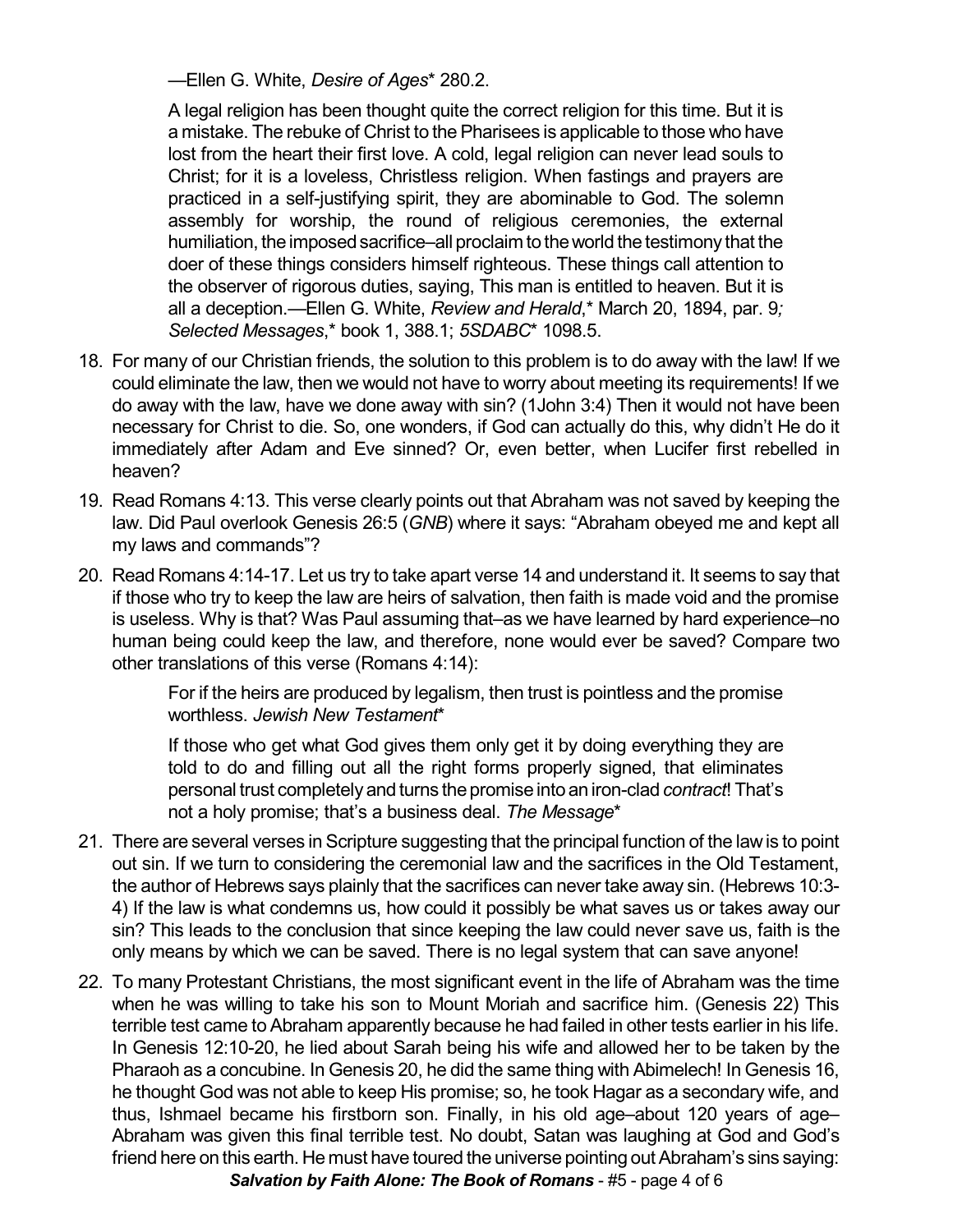"Look at the kind of people that God calls His friends!" (See 2 Chronicles 20:7; Isaiah 41:8; James 2:23.) But, when Abraham faithfully went through that terrible three-day ordeal without sleeping a wink and finally took the knife in his hand to actually kill his son, God said: "Are there any more questions about the trustworthiness of my friend Abraham?" And the onlooking universe realized that Abraham could be trusted to follow God's directions explicitly. (*PP* 155)

- 23. The principle that man can save himself by his own works lay at the foundation of every heathen religion; it had now [in Jesus's day] [36] become the principle of the Jewish religion. Satan had implanted this principle. Wherever it is held, men have no barrier against sin.—Ellen G. White, *The Desire of Ages*\* 35.2- 36.0. [Words in brackets are added.]
- 24. What is implied by this passage? In what sense do followers of pagan religions try to save themselves? Aren't the idols they set up just glorified images of themselves? (Psalm 115:1-8) If a man never looks higher than a glorified image of himself, he will inevitably sink lower. If there was such a thing as a law that could make us righteous or bring life, then, theoretically, everyone could be put right. But, not even God's law can do that. We are left with no alternative but to turn to God's promise, following God's way of righteousness; by beholding we become changed.
- 25. Have you ever thought that you were capable of keeping the Ten Commandments? All ten of them? Shouldn't it be possible to keep ten simple rules? If anything is clear in the Bible, it is clear that we cannot succeed in doing that ourselves. But then, amazing as it sounds, if we trust God, He can transform us into the likeness of His Son. Is that just a legal transaction? Or, are we really changed? Is God just pretending? What does it mean to be "saved"/"healed"?
- 26. Read Romans 8:3 especially the last portion. How does God "deal with sin"? 1 John 3:4 tells us that sin is "lawlessness" or "rebelliousness." Can a legal transaction overcome rebelliousness? What does it take to overcome rebelliousness?
- 27. If we take the time to study the life, death, resurrection, and ascension of Jesus Christ and understand what actually happened in the light of the great controversy over God's character and government, what effect would that have on our lives? We would learn that: 1) Sin does indeed lead to death. 2) Sin can even lead to the death of innocent victims. 3) Satan was wrong in all his accusations and claims against God. 4) It is sin–not God–that kills the sinner in the end. 5) By coming forth from His grave in His own power, (John 10:18) Jesus proved that He, in fact, is God, and thus, Lucifer never was on an equal plane with Jesus, thus refuting Lucifer's earliest claims. 6) If we claim Jesus as our Savior and trust Him with ourlives–being completely willing to follow His directions, recognizing that they are always what is best for us–then He will be more than happy to welcome us into His coming kingdom. Thus, the life, death, resurrection, and ascension of Jesus make it abundantly clear that God has always been righteous, has always told us the truth, and can be trusted. On the other hand, Satan has lied (John 8:44) and has tried to kill as many of God's children as he could, even trying to kill God Himself in human form on several occasions. If we accept his temptations, we have chosen him as our leader.
- 28. God had told the truth when He warned that the wages of sin is death. [Genesis 2:17] In His Son He was dying that death. But God was not executing His Son. He only "gave Him up," as He will give up the wicked at the end. And though by rights we should have died, God did not ask us to prove the truthfulness of His Word. He sacrificed Himself in His Son.

What more could God do to warn us from our sin and win us back to faith?

If you are a believer and are seeking to do God's will, what makes you willing to obey?